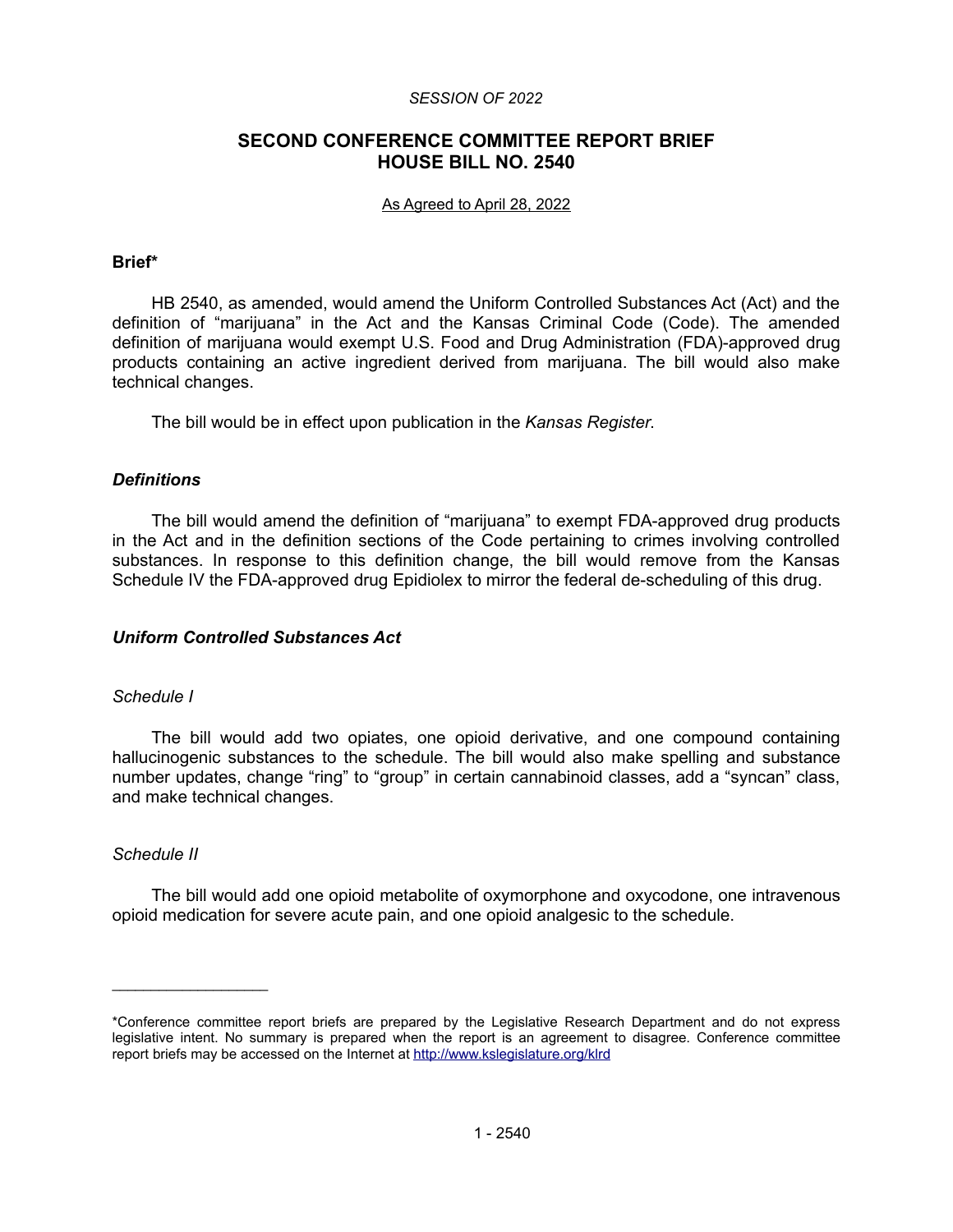#### *Schedule IV*

The bill would add one short-acting sedation medication, an insomnia medication, an antidepressant used to treat depression and postpartum depression, and a medication for treatment of sleepiness due to narcolepsy or sleep apnea to the schedule.

#### *Schedule V*

The bill would add a medication for treatment of adult seizures and a drug used to treat migraines without aura to the schedule.

## **Conference Committee Action**

The first Conference Committee agreed to delete the provisions of HB 2540, as amended by the Senate Committee of the Whole, and insert the contents of Senate Sub. for HB 2262, as amended by the Senate Committee on Public Health and Welfare, with an additional amendment specifically excluding fentanyl testing strips from the definition of "drug paraphernalia" in the Code.

The second Conference Committee agreed to remove the provision that would have excluded fentanyl testing strips from the definition of "drug paraphernalia" and retain all other provisions agreed to by the first Conference Committee.

### **Background**

HB 2540, as amended by the second Conference Committee, contains the provisions of Senate Sub. for HB 2262, as amended by the Senate Committee on Public Health and Welfare. Senate Sub. for HB 2262 contains provisions of SB 298, as amended by the Senate Committee.

HB 2540, as introduced, concerned a permanent memorial honoring Kansas Gold Star families on the Statehouse grounds. [*Note:* The mirror bill to HB 2540 (SB 330) was enrolled and presented to the Governor on March 28, 2022.]

HB 2262, as introduced, concerned permits for cremation. On March 26, 2021, the Senate Committee on Public Health and Welfare recommended a substitute bill and inserted the provisions of SB 298, as amended by the Committee. [*Note:* The Senate Committee inserted the provisions of HB 2262, as introduced, into HB 2254 (law, effective July 1, 2021).]

#### *SB 298*

The bill was introduced by the Senate Committee on Federal and State Affairs.

#### *Senate Committee on Public Health and Welfare*

In the Senate Committee hearing, a representative of the State Board of Pharmacy (Board) provided **proponent** testimony. The proponent stated the Board works with the Kansas Bureau